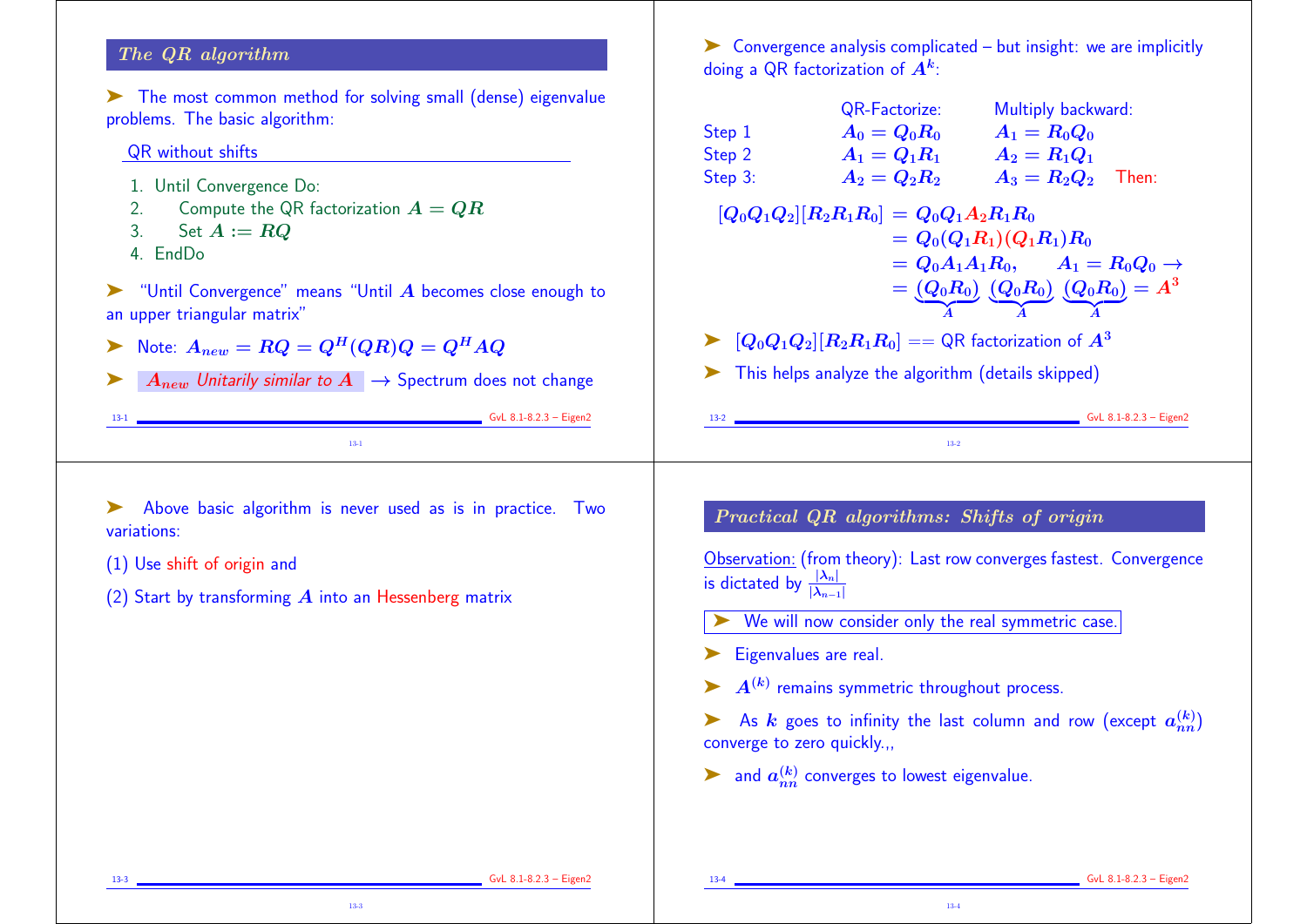A(k) = . . . . . a . . . . . a . . . . . a . . . . . a . . . . . a a a a a a a ➤ Idea: Apply QR algorithm to A(k) − µI with µ = a (k) nn. Note: eigenvalues of A(k) − µI are shifted by µ, and eigenvectors are the same. 13-5 GvL 8.1-8.2.3 – Eigen2 13-5 QR with shifts 1. Until row ain, 1 ≤ i < n converges to zero DO: 2. Obtain next shift (e.g. µ = ann) 3. A − µI = QR 5. Set A := RQ + µI 6. EndDo ➤ Convergence (of last row) is cubic at the limit! [for symmetric case] 13-6 GvL 8.1-8.2.3 – Eigen2 13-6 ➤ Result of algorithm: A(k) = . . . . . . . . . . . . . . . . . . . . . . . . . . . . . . 0 0 0 0 0 λ<sup>n</sup> ➤ Next step: deflate, i.e., apply above algorithm to (n − 1) × (n − 1) upper block. 13-7 GvL 8.1-8.2.3 – Eigen2 Practical algorithm: Use the Hessenberg Form Recall: Upper Hessenberg matrix is such that aij = 0 for j < i − 1 Observation: The QR algorithm preserves Hessenberg form (tridiagonal form in symmetric case). Results in substantial savings. Transformation to Hessenberg form ➤ Want H1AH<sup>T</sup> <sup>1</sup> = H1AH<sup>1</sup> to have the form shown on the right ➤ Consider the first step only on a 6 × 6 matrix ? ? ? ? ? ? ? ? ? ? ? ? 0 ? ? ? ? ? 0 ? ? ? ? ? 0 ? ? ? ? ? 0 ? ? ? ? ? 13-8 GvL 8.1-8.2.3 – Eigen2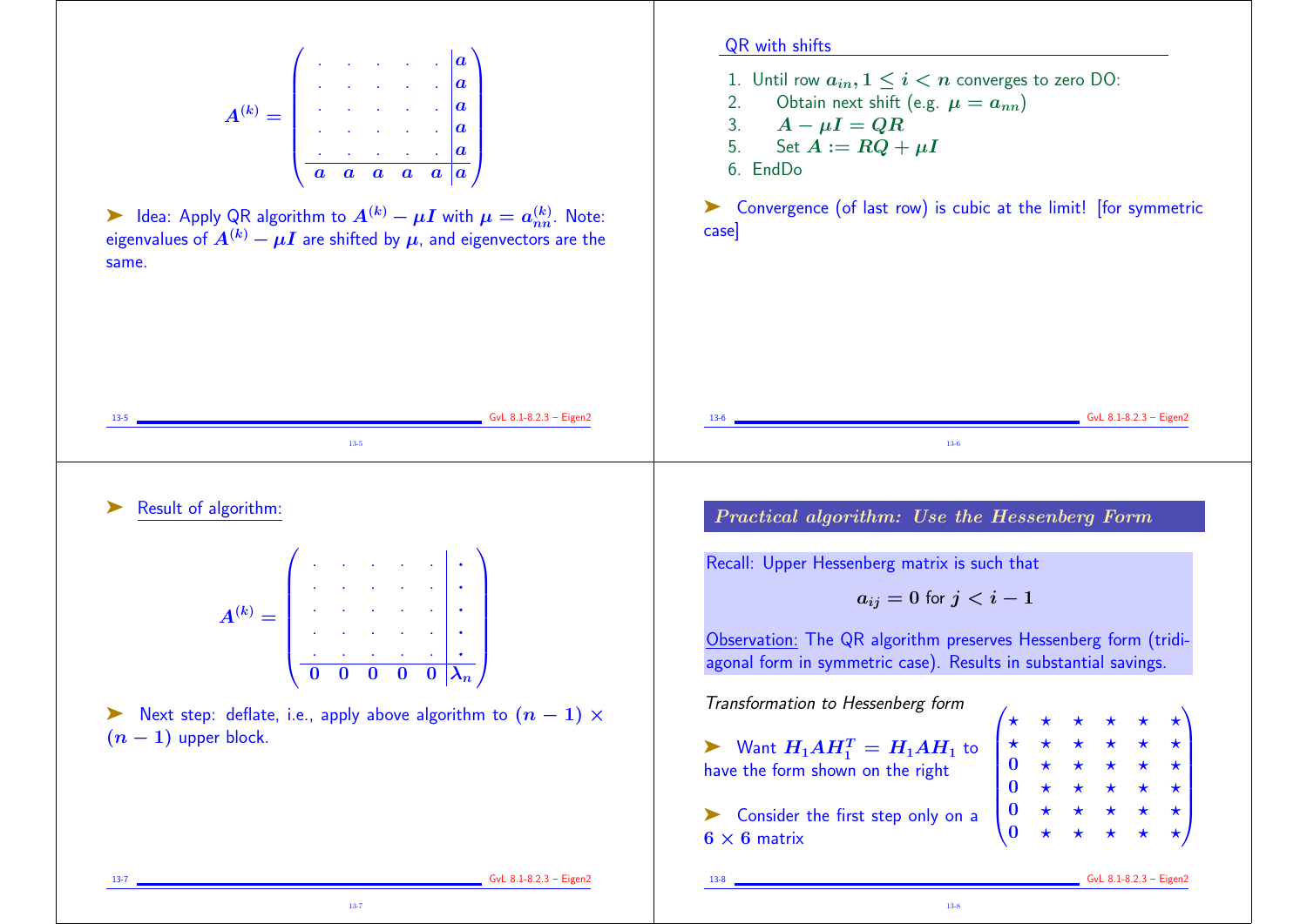► Choose a  $w$  in  $H_1 = I - 2ww^T$  to make the first column have zeros from position 3 to n. So  $w_1 = 0$ .

- $\blacktriangleright$  Apply to left:  $B = H_1 A$
- $\blacktriangleright$  Apply to right:  $A_1 = BH_1$ .

Main observation: the Householder matrix  $H_1$  which transforms the column  $A(2:n, 1)$  into  $e_1$  works only on rows 2 to n. When applying the transpose  $H_1$  to the right of  $B = H_1A$ , we observe that only columns 2 to  $n$  will be altered. So the first column will retain the desired pattern (zeros below row 2).

Algorithm continues the same way for columns 2,  $\dots n-2$ .

13-9 GvL 8.1-8.2.3 – Eigen2

### QR for Hessenberg matrices

▶ Need the "Implicit Q theorem"

Suppose that  $Q^T A Q$  is an unreduced upper Hessenberg matrix. Then columns 2 to  $n$  of  $Q$  are determined uniquely (up to signs) by the first column of Q.

 $\blacktriangleright$  In other words if  $V^TAV = G$  and  $Q^TAQ = H$  are both Hessenberg and  $V(:, 1) = Q(:, 1)$  then  $V(:, i) = \pm Q(:, i)$  for  $i=2:n$ .

*Implication:* To compute  $A_{i+1} = Q_i^T A Q_i$  we can:

- $\blacktriangleright$  Compute 1st column of  $Q_i$   $[==$  scalar  $\times A(:,1)]$
- $\triangleright$  Choose other columns so  $Q_i =$  unitary, and  $A_{i+1} =$  Hessenberg.

13-10 GvL 8.1-8.2.3 – Eigen2 13-10

 $\sqrt{*}$ 

∗ ∗ ∗ ∗ ∗ ∗ ∗ ∗ ∗ ∗ 0 ∗ ∗ ∗ ∗ 0 + \* \* \* <mark>\*</mark>  $0 \t 0 \t *\t *\t/$ 

∗ ∗ ∗ ∗ ∗ ∗ ∗ ∗ ∗ ∗ 0 ∗ ∗ ∗ ∗ 0 0 ∗ ∗ ∗  $0 \t 0 + * *$ 

 $\sum_{i=1}^{n}$ 

 $\sum_{i=1}^{n}$ 

 $\begin{bmatrix} * & 0 \\ 0 & 0 \\ 0 & 0 \end{bmatrix}$ 

 $\sqrt{*}$ 

 $\begin{bmatrix} * & 0 \\ 0 & 0 \\ 0 & 0 \end{bmatrix}$ 

13-9 ➤ W'll do this with Givens rotations: Example: With  $n=5$  :  $A = |$  $\sqrt{*}$  $\begin{bmatrix} * & 0 \\ 0 & 0 \\ 0 & 0 \end{bmatrix}$ ∗ ∗ ∗ ∗ ∗ ∗ ∗ ∗ ∗ ∗ 0 ∗ ∗ ∗ ∗ 0 0 ∗ ∗ ∗  $0 \t 0 \t *\t *\t/$  $\sum_{i=1}^{n}$  $\begin{array}{c} \hline \end{array}$ 1. Choose  $G_1=G(1,2,\theta_1)$  so that  $(G_1^TA_0)_{21}=0$  $\blacktriangleright$   $A_1 = G_1^T A G_1 =$  $\frac{1}{\ast}$  $\begin{array}{c} * \\ + \\ 0 \\ - \end{array}$ ∗ ∗ ∗ ∗ ∗ ∗ ∗ ∗ ∗ ∗ + ∗ ∗ ∗ ∗ 0 0 ∗ ∗ ∗  $0 \t 0 \t *\t *\t/$  $\sum_{i=1}^{n}$  $\begin{array}{c} \hline \end{array}$ 13-11 GvL 8.1-8.2.3 – Eigen2 13-11 2. Choose  $G_2=G(2,3,\theta_2)$  so that  $(G_2^TA_1)_{31}=0$  $\blacktriangleright$   $A_2 = G_2^T A_1 G_2 =$ 3. Choose  $G_3=G(3,4,\theta_3)$  so that  $(G_3^TA_2)_{42}=0$  $\blacktriangleright$   $A_3 = G_3^T A_2 G_3 =$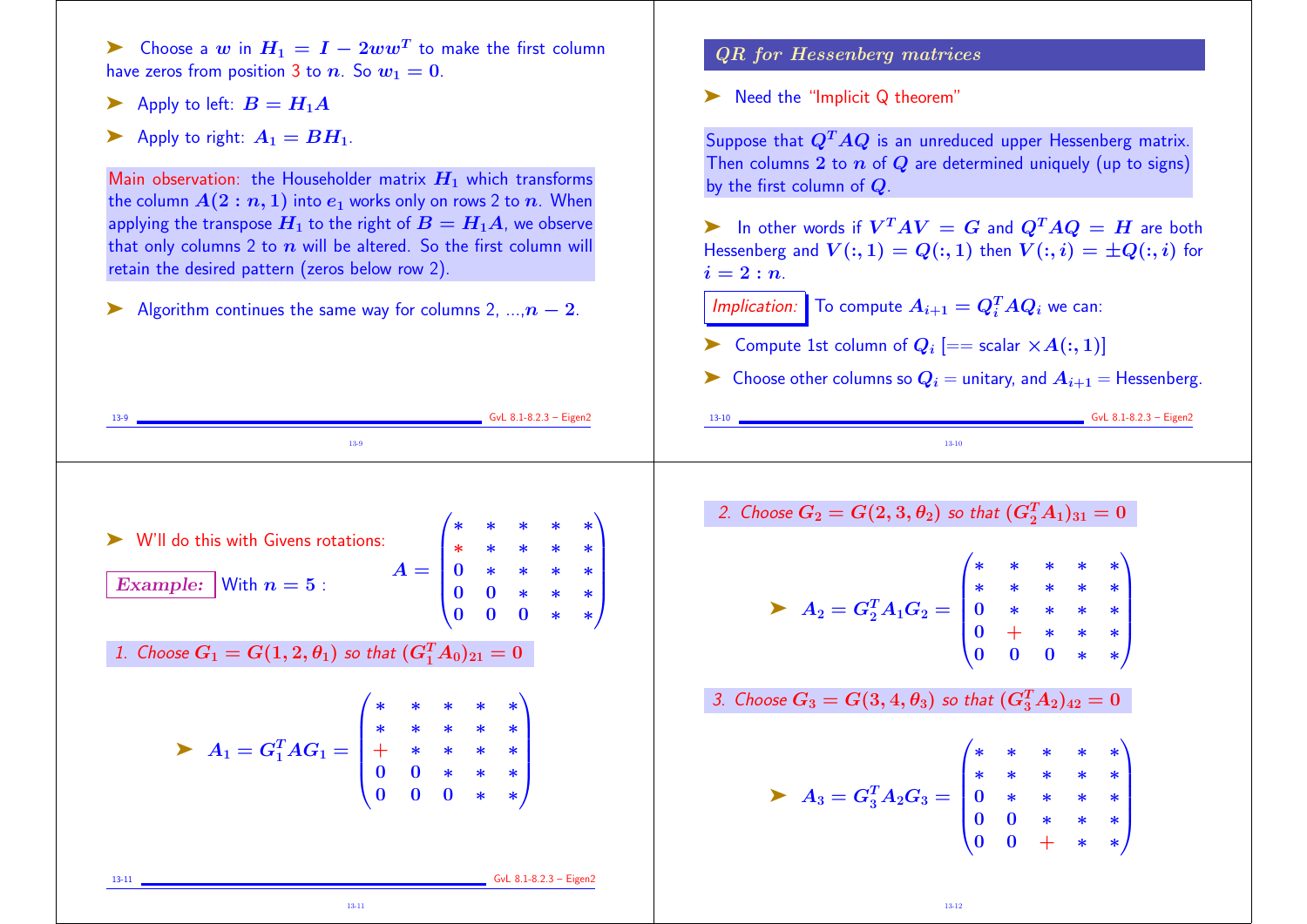| 4. Choose $G_4 = G(4, 5, \theta_4)$ so that $(G_4^T A_3)_{53} = 0$                                                                                                         | The symmetric eigenvalue problem: Basic facts         |                               |
|----------------------------------------------------------------------------------------------------------------------------------------------------------------------------|-------------------------------------------------------|-------------------------------|
| $\triangleright A_4 = G_4^T A_3 G_4 = \begin{pmatrix} * & * & * & * & * \\ * & * & * & * & * \\ 0 & * & * & * & * \\ 0 & 0 & * & * & * \\ 0 & 0 & 0 & * & * \end{pmatrix}$ | Consider the Schur form of a real symmetric matrix A: |                               |
| $\triangleright$ Consider the Schur form of a real symmetric matrix A:                                                                                                     |                                                       |                               |
| $A = Q R Q^H$                                                                                                                                                              | Since $A^H = A$ then $R = R^H$                        | Eigenvalues of A are real and |
| $\triangleright$ Similar idea for the symmetric (tridiagonal) case                                                                                                         | There is an orthonormal basis of eigenvectors of A    |                               |
| In addition, Q can be taken to be real when A is real.                                                                                                                     |                                                       |                               |
| $(A - \lambda I)(u + iv) = 0 \rightarrow (A - \lambda I)u = 0$ & $(A - \lambda I)v = 0$                                                                                    |                                                       |                               |
| Can select eigenvector to be either u or v                                                                                                                                 |                                                       |                               |

# The min-max theorem (Courant-Fischer)

Label eigenvalues decreasingly:

 $\lambda_1 > \lambda_2 > \cdots > \lambda_n$ 

The eigenvalues of a Hermitian matrix  $A$  are characterized by the relation

 $\lambda_k = \max_{S, \; \dim(S) = k} \quad \min_{x \in S, x \neq 0}$  $x{\in}S{,}x{\neq}0$  $(Ax, x)$  $(\boldsymbol{x}, \boldsymbol{x})$ 

**Proof:** Preparation: Since  $A$  is symmetric real (or Hermitian complex) there is an orthonormal basis of eigenvectors  $u_1, u_2, \cdots, u_n$ . Express any vector  $x$  in this basis as  $x = \sum_{i=1}^n \alpha_i u_i$ . Then :  $(Ax, x)/(x, x) = [\sum \lambda_i |\alpha_i|^2]/[\sum |\alpha_i|^2]$ . (a) Let S be any subspace of dimension k and let  $\mathcal{W} = \mathrm{span}\{u_k, u_{k+1}, \cdots, u_n\}.$ A dimension argument (used before) shows that  $S \cap W \neq \{0\}$ . So there is a

non-zero  $x_w$  in  $S \cap \mathcal{W}$ . Express this  $x_w$  in the eigenbasis as  $x_w = \sum_{i=k}^n \alpha_i u_i$ . Then since  $\lambda_i \leq \lambda_k$  for  $i \geq k$  we have:

$$
\frac{(Ax_w, x_w)}{(x_w, x_w)} = \frac{\sum_{i=k}^n \lambda_i |\alpha_i|^2}{\sum_{i=k}^n |\alpha_i|^2} \leq \lambda_k
$$

So for any subspace S of dim. k we have  $\min_{x \in S, x \neq 0} (Ax, x)/(x, x) \leq \lambda_k$ .

(b) We now take  $S_* = \text{span}\{u_1, u_2, \cdots, u_k\}$ . Since  $\lambda_i \geq \lambda_k$  for  $i \leq k$ , for this particular subspace we have:

$$
\min_{x\;\in\;S_*,\;x\ne 0}\frac{(Ax,x)}{(x,x)}=\min_{x\;\in\;S_*,\;x\ne 0}\frac{\sum_{i=1}^k\lambda_i|\alpha_i|^2}{\sum_{i=k}^n|\alpha_i|^2}=\lambda_k.
$$

(c) The results of (a) and (b) imply that the max over all subspaces  $S$  of dim.  $k$ of  $\min_{x\in S, x\neq 0}(Ax,x)/(x,x)$  is equal to  $\lambda_k$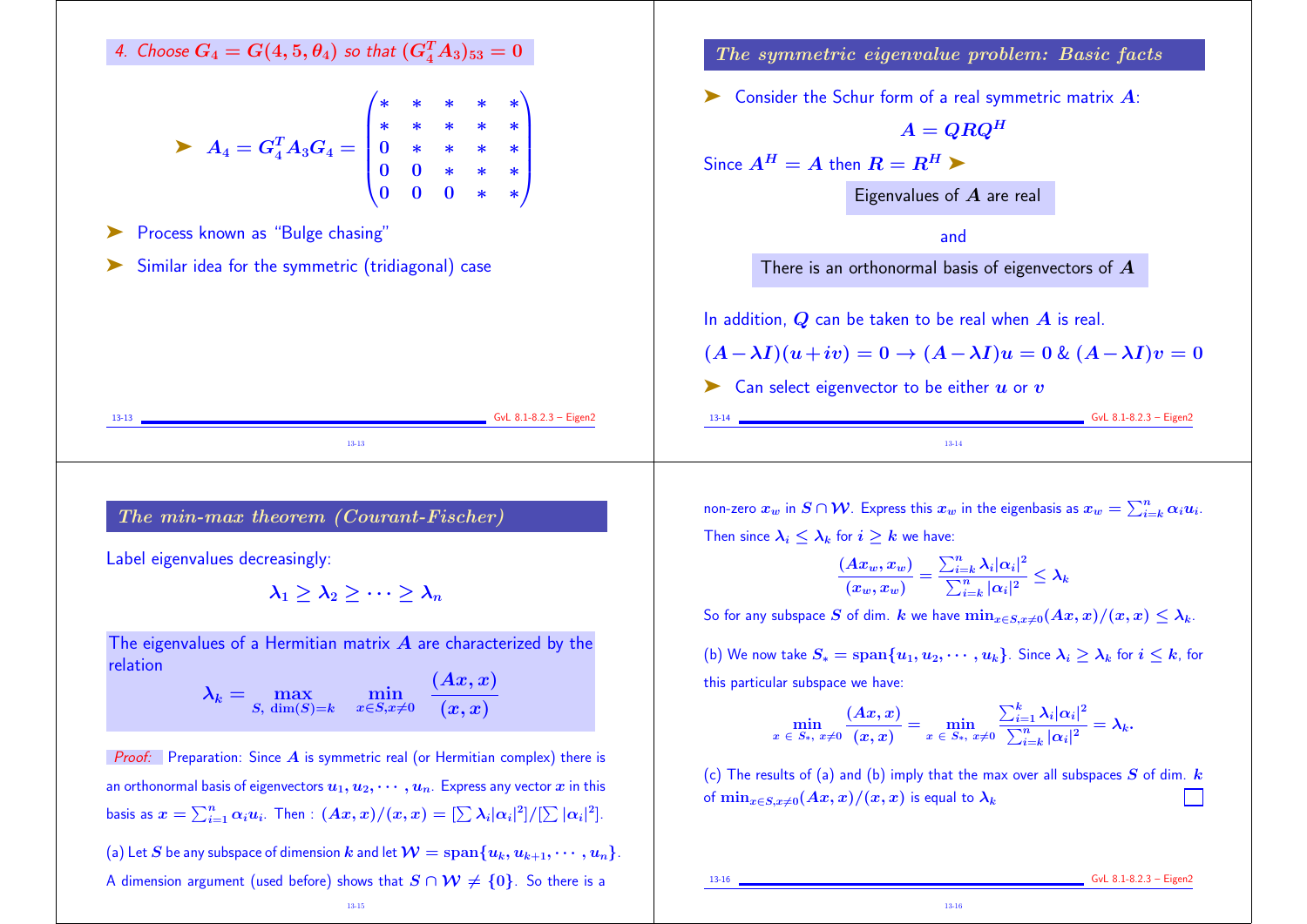

13-19

13-20 **GvL 8.1-8.2.3 – Eigen2**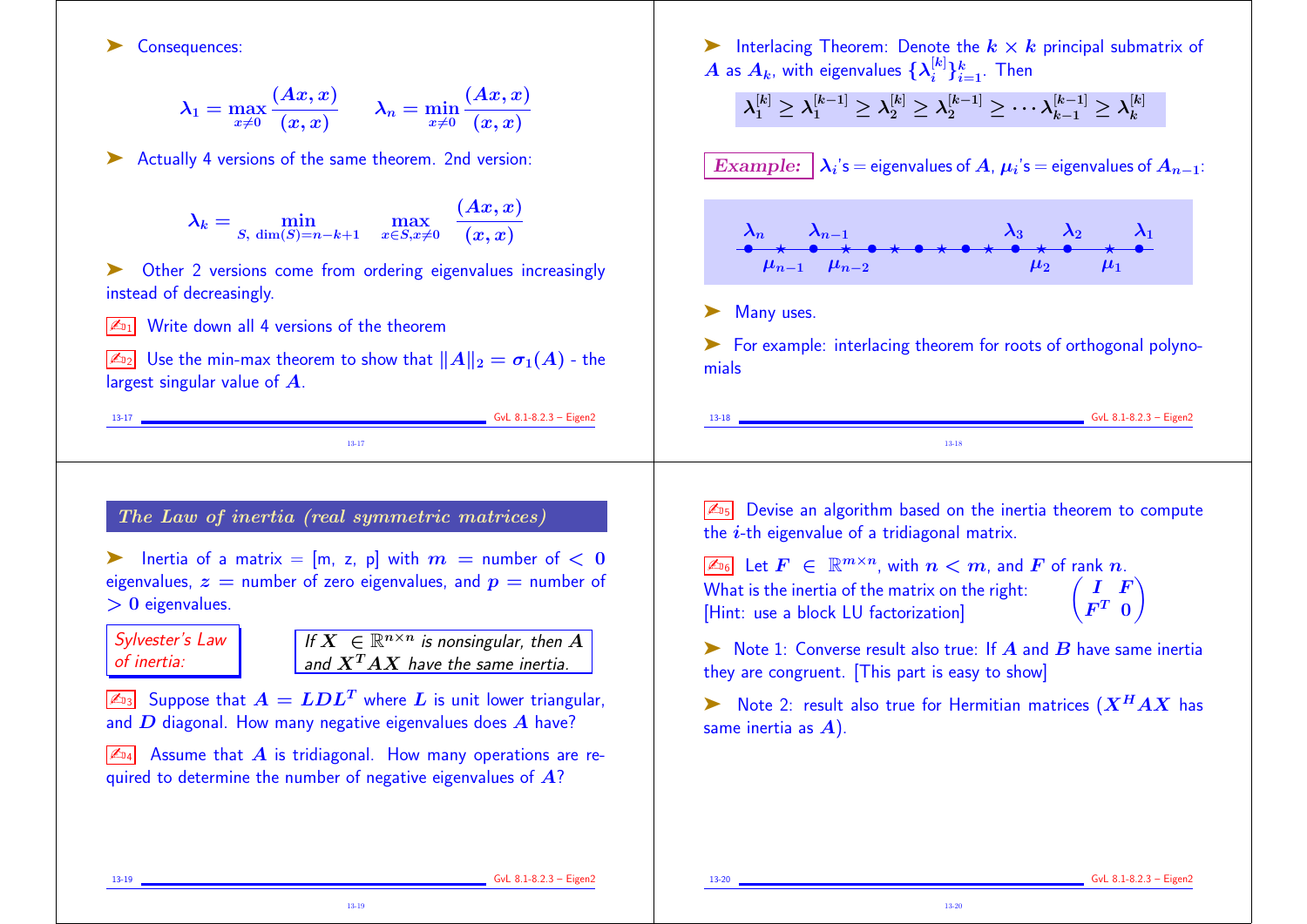### Bisection algorithm for tridiagonal matrices:

 $\triangleright$  Goal: to compute *i*-th eigenvalue of A (tridiagonal)

ightharpoontal  $[a, b]$  containing  $a \leq \lambda_n \leq \cdots \leq \lambda_1 \leq b$ spectrum [Gershgorin]:

- Example 1 Let  $\sigma = (a + b)/2$  = middle of interval
- $\triangleright$  Calculate  $p =$  number of positive eigenvalues of  $A \sigma I$
- If  $p > i$  then  $\lambda_i \in (\sigma, b] \rightarrow \sigma$  set  $a := \sigma$



13-21

- Else then  $\lambda_i \in [a, \sigma] \rightarrow$  set  $b := \sigma$
- ► Repeat until  $b a$  is small enough.

# The QR algorithm for symmetric matrices

➤ Most important method used : reduce to tridiagonal form and apply the QR algorithm with shifts.

➤ Householder transformation to Hessenberg form yields a tridiagonal matrix because

$$
HAH^T=A_1
$$

is symmetric and also of Hessenberg form  $\triangleright$  it is tridiagonal symmetric.

Tridiagonal form preserved by QR similarity transformation

13-22 **GvL 8.1-8.2.3 – Eigen2 GvL 8.1-8.2.3 – Eigen2** 13-22

### Practical method

- ► How to implement the QR algorithm with shifts?
- It is best to use Givens rotations can do a shifted QR step without explicitly shifting the matrix..
- ➤ Two most popular shifts:

$$
s = a_{nn} \text{ and } s = \text{smallest e.v. of } A(n-1:n, n-1:n)
$$

# Jacobi iteration - Symmetric matrices

Main idea: Rotation matrices of the form

| $J(p,q,\theta) = \begin{pmatrix} 1 & \ldots & 0 & & \ldots & 0 & 0 \ \vdots & \ddots & \vdots & \vdots & \vdots & \vdots & \vdots \ 0 & \ldots & c & \ldots & s & \ldots & 0 \ \vdots & \ldots & \vdots & \ddots & \vdots & \vdots & \vdots \ 0 & \ldots & -s & \ldots & c & \ldots & 0 \ \vdots & \ldots & \vdots & \ldots & \vdots & \ldots & \vdots \end{pmatrix} \begin{array}{c} p \end{array}$ |  |                         |  |  |  |
|------------------------------------------------------------------------------------------------------------------------------------------------------------------------------------------------------------------------------------------------------------------------------------------------------------------------------------------------------------------------------------------------------|--|-------------------------|--|--|--|
|                                                                                                                                                                                                                                                                                                                                                                                                      |  |                         |  |  |  |
|                                                                                                                                                                                                                                                                                                                                                                                                      |  |                         |  |  |  |
|                                                                                                                                                                                                                                                                                                                                                                                                      |  |                         |  |  |  |
|                                                                                                                                                                                                                                                                                                                                                                                                      |  |                         |  |  |  |
|                                                                                                                                                                                                                                                                                                                                                                                                      |  |                         |  |  |  |
|                                                                                                                                                                                                                                                                                                                                                                                                      |  | $\overline{\mathbf{0}}$ |  |  |  |

 $c = \cos \theta$  and  $s = \sin \theta$  are so that  $J(p, q, \theta)^T A J(p, q, \theta)$ has a zero in position  $(p, q)$  (and also  $(q, p)$ )

➤ Frobenius norm of matrix is preserved – but diagonal elements become larger in convergence to a diagonal.

13-24

13-23 GvL 8.1-8.2.3 – Eigen2

13-31 GvL 8.1-8.2.3 – Eigen2